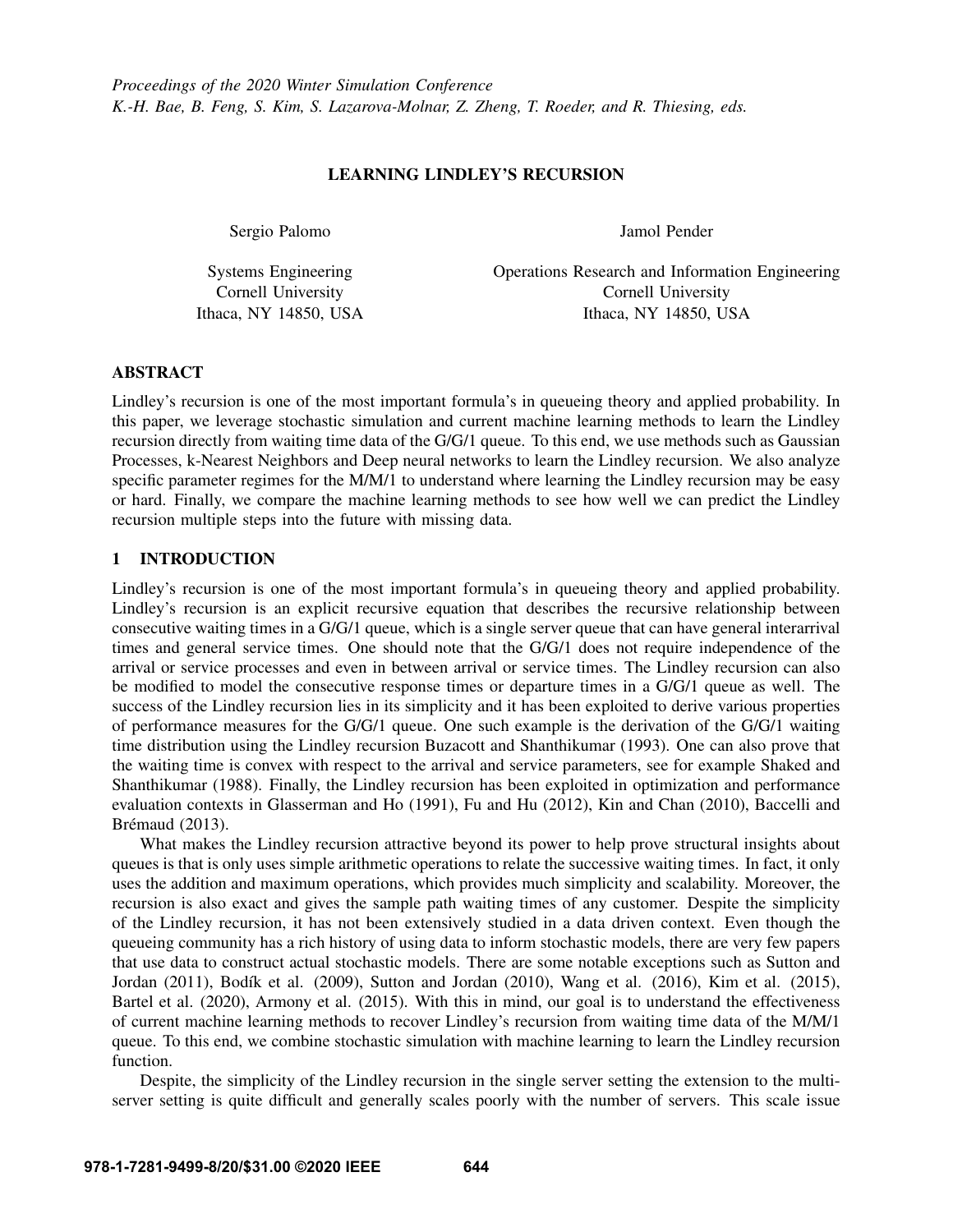can be overcome if one can find a function that maps the previous waiting times to the next waiting time, see for example [Kin and Chan \(2010\).](#page-10-3) Finding simple ways to compute these waiting times, has important implications for various applications such as call centers, cloud computing centers, healthcare networks, and even amusement parks, see for example [Armony et al. \(2015\),](#page-10-8) [Shah et al. \(2019\),](#page-11-4) [Pender](#page-11-5) [and Phung-Duc \(2016\),](#page-11-5) [Delimitrou and Kozyrakis \(2013\),](#page-10-9) [Nirenberg et al. \(2018\),](#page-11-6) [Brown et al. \(2005\),](#page-10-10) [Koole and Mandelbaum \(2002\).](#page-11-7) Having good solutions to this problem is of vital importance to the simulation community. Good solutions to this problem would dramatically reduce the computational time to compute waiting times for queueing systems with a large number of customers. Fortunately, in recent years machine learning and more specifically deep learning has seen unprecedented success in a diverse number of applications. Thus, our idea is to use machine learning methods to learn the Lindley recursion. We will restrict our analysis to the single server case as it will serve as a base case for more complicated models. Moreover, if machine learning methods cannot perform well on this simple model, then it implies that the study of more complicated models is hopeless.

In this paper, our goal is to learn the Lindley recursion for the M/M/1 queue, which is a single server queue where the inter-arrival and service times follow independent exponential distributions with rates  $\lambda$ and  $\mu$  respectively. Other than learning the Lindley recursion from simulated waiting time data, we also aim to understand under what regimes is it easy or hard to learn the Lindley recursion. For example, do current machine learning methods work well when the queue is in light traffic or heavy traffic? We also compare various machine learning methods for learning the Lindley recursion and understand their relative performance on in-sample and out of sample waiting time data. To this end, we list the contributions of our work below.

# 1.1 Contributions of Our Work

By using stochastic simulation for the M/M/1 queue and leveraging machine learning methods, we provide new insights to the following questions:

- What machine learning methods work well at learning the Lindley recursion for the G/G/1 queue?
- Is learning the Lindley recursion easier in the heavy traffic setting?
- How difficult is learning the Lindley recursion for increasing server utilization?
- How well can we predict Lindley's recursion *k* steps into the future?

#### 1.2 Organization of the Paper

The remainder of the paper is organized as follows. Section [2](#page-1-0) introduces the Lindley recursion and gives a brief history of the formula. In Section [3,](#page-3-0) we present our simulation and machine learning results for various methods. We also explain how various parameters of the queueing model affect the performance of learning the Lindley recursion. Finally, a conclusion is given in Section [4.](#page-9-0)

#### <span id="page-1-0"></span>2 LINDLEY'S RECURSION

Consider the M/M/1 queueing system model where the customer inter-arrival distribution is general, the service distribution is general, and there is a single server. For a complete description of this queueing system, see [Shortle et al. \(2018\).](#page-11-8) For the  $n^{th}$  customer to arrive to the queue, we define  $W_n$  to be the waiting time for that customer. We also define  $A_n$  to be the inter-arrival time between the  $n^{th}$  and the  $(n+1)^{th}$ customers and  $S_n$  to be the  $n^{th}$  customer's service time. For the case of an infinite buffer and a First Come First Served (FCFS) system, Lindley's recursion was given by [Kendall \(1951\),](#page-10-11) [Lindley \(1952\)](#page-11-9) is:

$$
W_{n+1} = \max(W_n + S_n - A_n, 0).
$$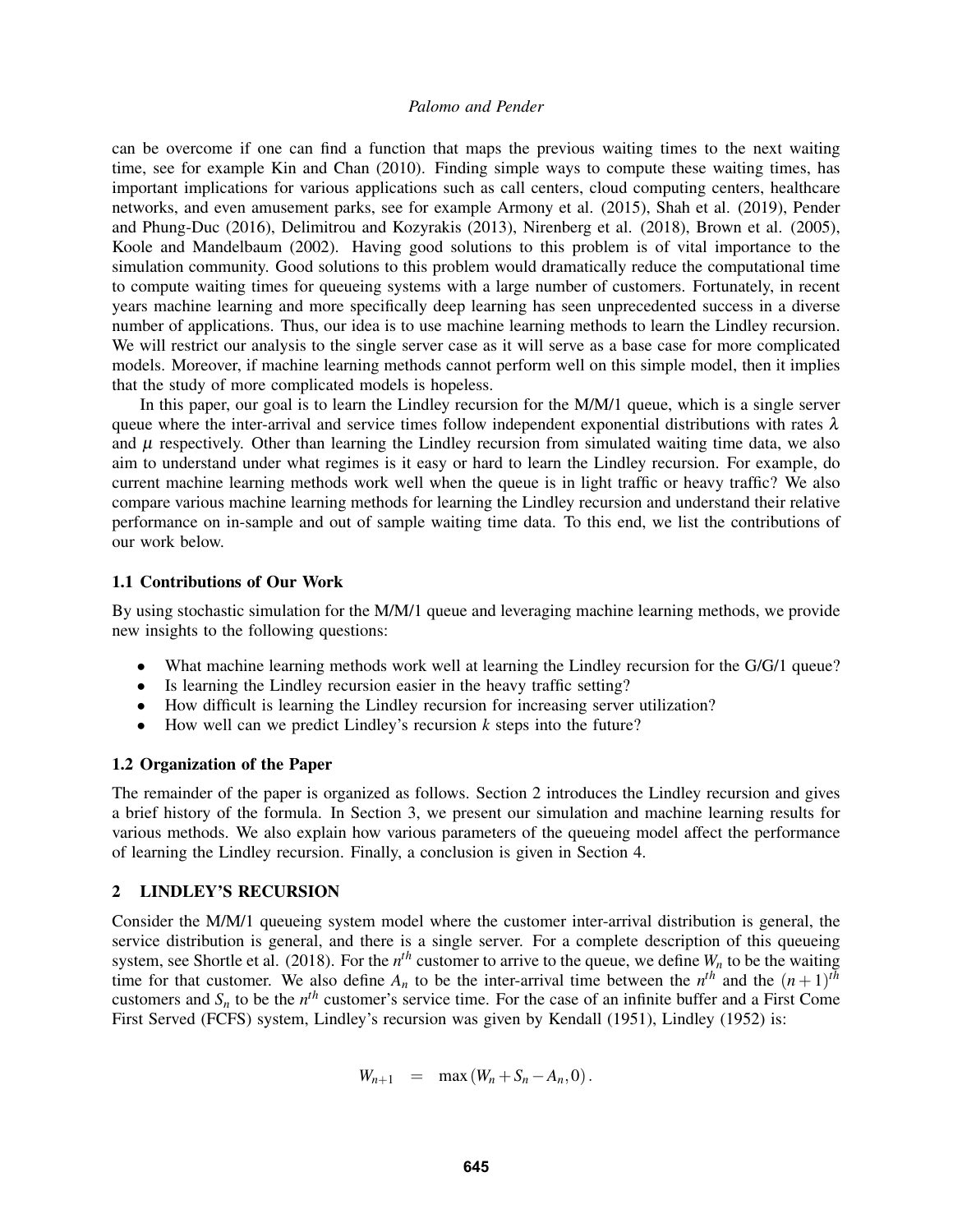Previous analysis such as [Konheim \(1975\)](#page-10-12) and [Prabhu \(1974\)](#page-11-10) studies the steady state waiting time of the G/G/1 queue and shows that the steady state waiting time satisfies the following integral equation, which is known as Lindley's integral equation

$$
F(x) = \int_{0^-}^{\infty} K(x - y) F(dy) \quad x \ge 0
$$

where  $K(x)$  is the distribution function of the random variable denoting the difference between the service time of the  $n^{th}$  customer and the inter-arrival time of the  $n^{th}$  and  $n+1^{th}$  customer. In fact the Wiener–Hopf method can be used to solve this integral equation in closed form [Prabhu \(1974\).](#page-11-10) In addition to the steady state waiting time, one can also calculate the conditional waiting time of the  $(n+1)$ <sup>th</sup> customer given the waiting time of the *n<sup>th</sup>* customer. In the Markovian single server queue setting, we have the following theorem for the conditional mean waiting time.

<span id="page-2-0"></span>**Theorem 1** For the M/M/1 queue where the arrival rate is equal to  $\lambda$  and the service rate is equal to  $\mu$ , then the conditional mean waiting time of customer  $n+1$  is equal to

$$
\mathbb{E}[W_{n+1}|W_n] = W_n + \frac{\lambda - \mu}{\lambda \mu} + \frac{\mu e^{-\lambda W_n}}{\lambda + \mu}.
$$

Proof.

$$
\mathbb{E}[W_{n+1}|W_n] = \mathbb{E}[(W_n - A_n + S_n)^+|W_n]
$$
  
\n
$$
= \int_{-\infty}^{\infty} (W_n + x)^+ \frac{\lambda \mu}{\lambda + \mu} e^{-\mu max(x,0) - \lambda max(-x,0)} dx
$$
  
\n
$$
= \frac{\lambda \mu}{\lambda + \mu} \left( \int_0^{\infty} (W_n + x)^+ e^{-\mu x} dx + \int_{-\infty}^0 (W_n + x)^+ e^{\lambda x} dx \right)
$$
  
\n
$$
= \frac{\lambda \mu}{\lambda + \mu} \left( \int_0^{\infty} (W_n + x) \cdot e^{-\mu x} dx + \int_{-W_n}^0 (W_n + x) \cdot e^{-\lambda x} dx \right)
$$
  
\n
$$
= W_n + \frac{\lambda - \mu}{\lambda \mu} + \frac{\mu e^{-\lambda W_n}}{\lambda + \mu}.
$$

Table 1: Theoretical Expected Waiting Times.

<span id="page-2-1"></span>

| и                                                                                  | 100 | 100 | 100 | 100 | 1000 | 1000 | 1000 | 1000          |
|------------------------------------------------------------------------------------|-----|-----|-----|-----|------|------|------|---------------|
|                                                                                    | 50  |     | 90  | 99  | 500  | 750  | 900  | 990           |
| $\mathbb{E}[W_{n+1} W_n]$   0.284   0.101   0.0376   0.02   0.299   0.105   0.0434 |     |     |     |     |      |      |      | $\mid 0.0161$ |

The result in Theorem [1](#page-2-0) provides the solution to the conditional expected waiting time of the  $(n+1)$ <sup>th</sup> customer given the current waiting time of the  $n<sup>th</sup>$  customer. One can view this conditional expectation as the constant that minimizes the squared error when predicting the waiting time of the next customer with information of the current customer. In row 3 of Table [1,](#page-2-1) we compute the mean squared error of the conditional mean waiting time across 1000 customers and we report the average of ten samples. However, as seen in Table [1,](#page-2-1) the conditional mean of the waiting time is not really a good way to understand the value of the next customer's waiting time. Fortunately, we know the mapping to get the next customer's waiting time explicitly through Lindley's recursion. However, this made us ask the question if one can recover the Lindley equation directly from data without knowing the form of the max plus mapping. That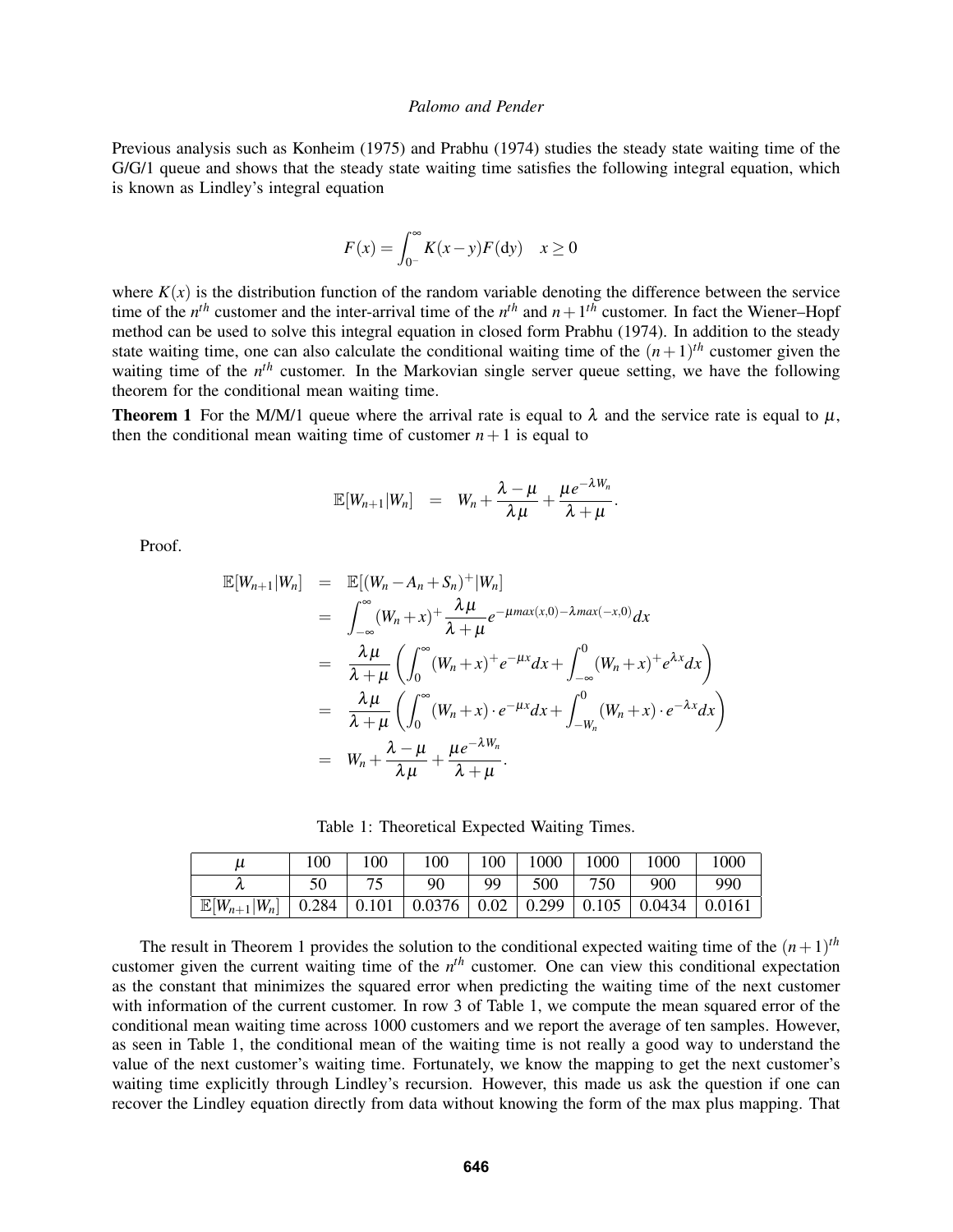is, if I am given the previous waiting time  $W_n$ , the inter-arrival time  $A_{n+1}$  and the service time  $S_n$ , then I want to find a function  $\hat{f}$  such that

$$
\hat{W}_{n+1} = \hat{f}(W_n, A_{n+1}, S_n) \approx \max(W_n + S_n - A_{n+1}, 0).
$$

This question is what we pursue in the remainder of the paper by leveraging simulation and machine learning together.

### <span id="page-3-0"></span>3 MACHINE LEARNING METHODS FOR LINDLEY'S RECURSION

In this section of the paper, we describe a number of machine learning techniques and show how to use them in approximating the Lindley recursion function.

#### 3.1 How the Data is Collected and Analyzed

Before we describe the methods that we use to learn the Lindley's recursion, we will describe how we conduct our numerical experiments for the remainder of the paper. The experiments that follow were all trained on 1000 simulated waiting time observations and are implemented or tested on 10 independent sets for all methods and averaged. All numbers that are reported are based on the sample mean squared error for the 1000 samples i.e.

$$
MSE = \frac{1}{n} \sum_{i=1}^{n} (W_i - \hat{W}_i)^2.
$$

First, we initialized each sample path with  $W_0 = 0$ . Then in order to compute  $W_{i+1}$  from the sample  $W_i$ , we sample an exponential random variable with rate  $\lambda$  and an exponential random variable with rate  $\mu$ . Then we applied the Lindley recursion mapping to those random variables in order to compute the waiting time of the subsequent customer.

#### 3.2 Linear and Quadratic Regression

In this section, we aim to understand how linear and quadratic regression will perform in learning the Lindley recursion function. In the linear regression framework we need to find the coefficients  $\beta_0, \beta_W, \beta_A, \beta_S$ in order to minimize the following loss function

$$
\min_{\beta_0, \beta_W, \beta_A, \beta_S} \sum_{i=0}^{n-1} \left( W_{i+1} - \beta_0 - \beta_W W_i - \beta_A A_i - \beta_S S_i \right)^2.
$$

In the quadratic setting, we one will minimize a more complicated function, that will take into account the squared terms and the cross terms of the independent variables  $(W_n, A_n, S_n)$ .

<span id="page-3-1"></span>Table 2: Linear and Quadratic Regression One Step Prediction (Light Traffic) M/M/1 Queue. (In Sample)

| $\mu$     |       |       |       |                      |                       |         |          |           |
|-----------|-------|-------|-------|----------------------|-----------------------|---------|----------|-----------|
|           |       |       | 0.9   | 99                   |                       |         |          | 9.9       |
| Lınear    | 0.584 | 0.318 | 0.232 | $\vert 0.0367 \vert$ | $\vert 0.00513 \vert$ | 0.00365 | 0.00132  | 2.29e-4   |
| Quadratic | 0.134 | 0.118 | 0.128 | 0.0318               | 0.00123               | 0.00164 | $9.3e-4$ | $2.01e-4$ |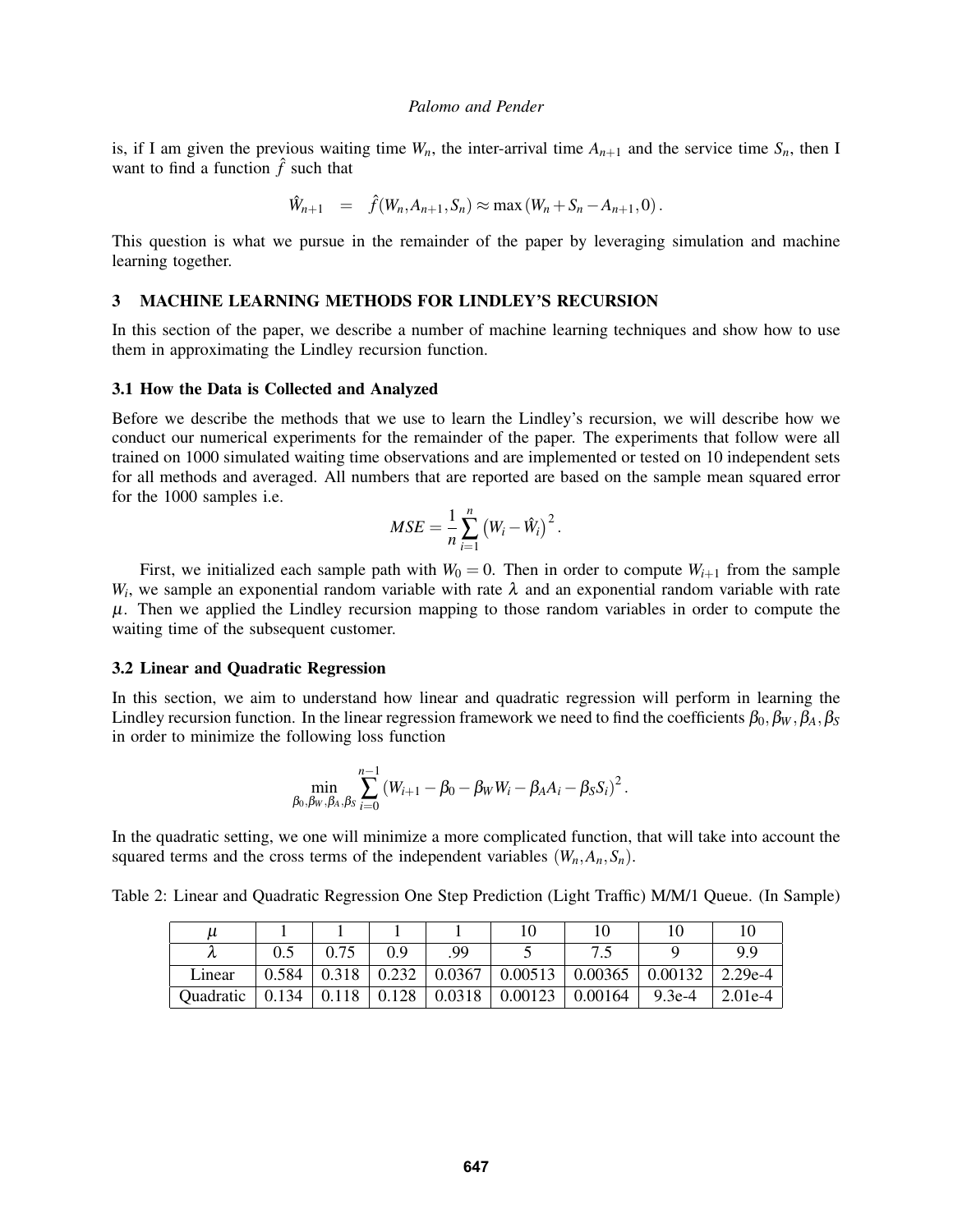| и         | 100 | 100                                                                           | 100 | 100 | 1000 | 1000        | 1000   | 1000      |
|-----------|-----|-------------------------------------------------------------------------------|-----|-----|------|-------------|--------|-----------|
|           | 50  |                                                                               | 90  | 99  | 500  | 750         | 900    | 990       |
| Linear    |     | $4.86e-5$   3.69e-5   1.78e-5   1.26e-5   4.9e-7                              |     |     |      | $ 3.34e-7 $ | 1.8e-7 | $1.03e-7$ |
| Quadratic |     | 1.02e-5   1.51e-5   8.41e-6   6.71e-6   1.12e-7   9.98e-8   9.66e-8   6.61e-8 |     |     |      |             |        |           |

Table 3: Linear and Quadratic Regression One Step Prediction (Heavy Traffic) M/M/1 Queue. (In Sample)

Table 4: Linear and Quadratic Regression One Step Prediction (Light Traffic) M/M/1 Queue. (Out of Sample)

| μ         |       |       |       |                  |        |                                                  |         |           |
|-----------|-------|-------|-------|------------------|--------|--------------------------------------------------|---------|-----------|
|           |       | 0.75  | 0.9   | QQ               |        |                                                  |         | QQ        |
| Linear    | 0.482 | 0.301 | 0.234 |                  |        | $\vert 0.0163 \vert 0.00715 \vert 0.00414 \vert$ | 0.00161 | 2.12e-4   |
| Quadratic | 0.124 | 0.117 |       | $0.168$   0.0135 | 0.0056 | $\mid 0.00174 \mid$                              | 0.00113 | $3.74e-4$ |

<span id="page-4-0"></span>Table 5: Linear and Quadratic Regression One Step Prediction (Heavy Traffic) M/M/1 Queue. (Out of Sample)

| $\mu$     | 100       | 100       | 100      | 100       | 1000      | 1000      | 1000    | 1000     |
|-----------|-----------|-----------|----------|-----------|-----------|-----------|---------|----------|
| χı        | 50        | 75        | 90       | 99        | 500       | 750       | 900     | 990      |
| Linear    | $5.03e-5$ | $3.34e-5$ | $2.0e-5$ | $1.35e-5$ | $4.71e-7$ | $3.62e-7$ | 2.35e-7 | $4.1e-8$ |
| Quadratic | $1.59e-5$ | 1.35e-5   | 1.21e-5  | 1.26e-5   | $1.1e-7$  | 1.41e-7   | 1.18e-7 | 5.84e-8  |

### 3.2.1 Summary of Tables

In Tables [2](#page-3-1) - [5,](#page-4-0) we demonstrate the performance of linear and quadratic regression. We find that the quadratic regression performs better than the linear regression in the light traffic and heavy traffic settings. We also observe that the performance of both the linear and quadratic regressions improve as the queueing system moves into the heavy traffic regime. This is most likely because in the heavy traffic regime, the waiting time spends less time at the origin than in the light traffic setting. Intuitively since the Lindley Recursion is the max of two linear functions the learned linear and quadratic functions tend to approximate the Lindley function better when the system is in heavy traffic. Finally, we also observe that the in-sample performance is better, but not much better than the out of sample performance. This means that the functional approximation can extend well to out of sample waiting time data sets.

### 3.3 K-Nearest Neighbors

The k-nearest neighbors (KNN) algorithm is a simple and easy to implement supervised machine learning algorithm that can be used to solve both classification and regression problems. We will exploit KNN for regression in this paper. The algorithm can be summed up by the phrase "Birds of a feather flock together". This is because KNN exploits the idea of similarity or distance. In the context of the Lindley recursion, the KNN approach is to find similar data values such that the distance from  $(W_n, A_n, S_n)$  is minimized. Then, one can use these values as approximate values of our estimate of  $W_{n+1}$ . In some sense, KNN is finding the closest data points that are similar to the one we want to estimate and using those close data points to make that estimation. Below we use the k-nearest neighbors method for learning the Lindley recursion.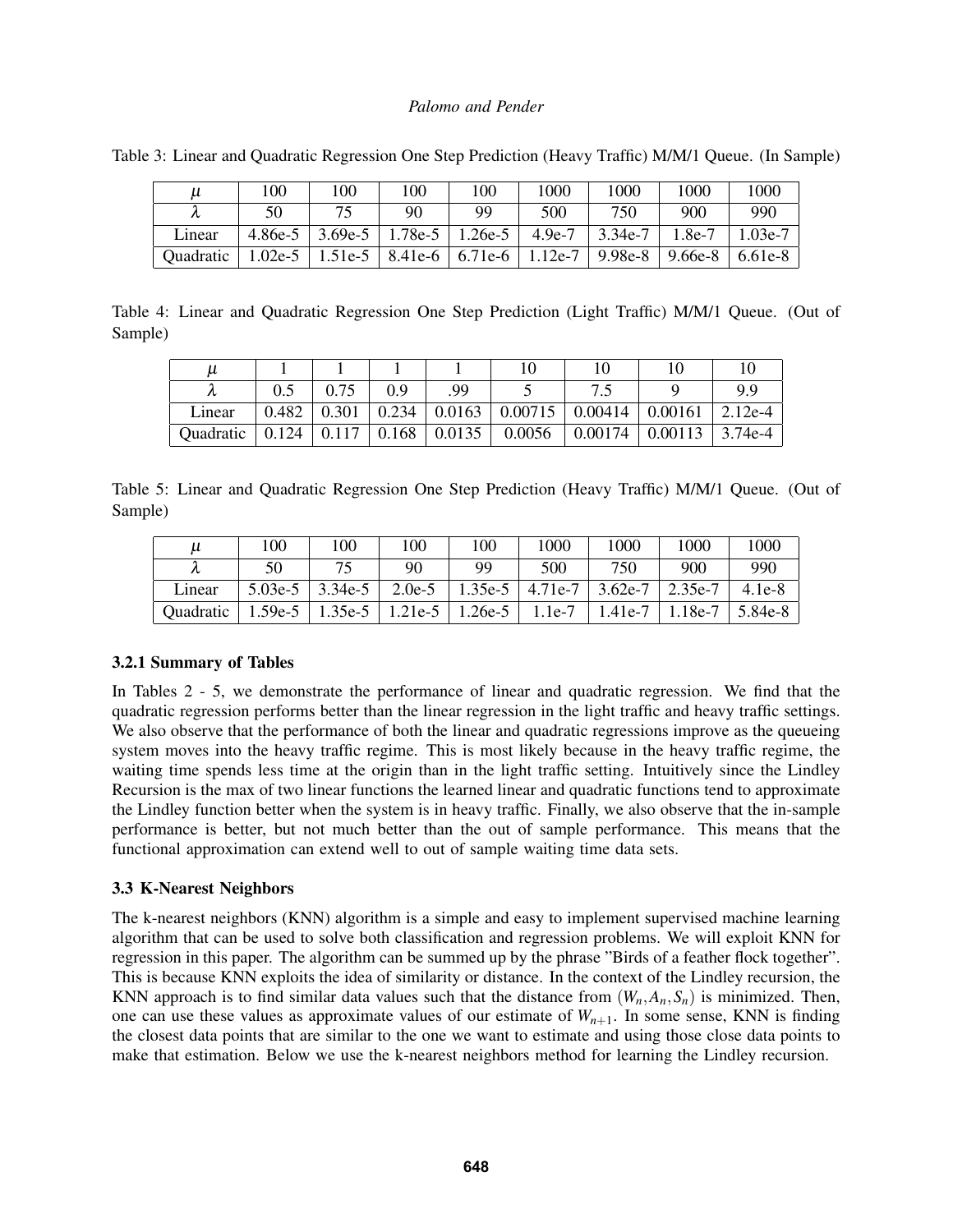<span id="page-5-0"></span>

| $\mu$    |        |       |                   |       | 10               | 10              | 10                    | 10      |
|----------|--------|-------|-------------------|-------|------------------|-----------------|-----------------------|---------|
|          | 0.5    | 0.75  | 0.9               | .99   |                  | 7.5             |                       | 9.9     |
| $k = 1$  | 0.111  | 0.154 | 0.404             | 0.938 | 0.0125           | 0.00187         | 0.00336               | 0.27    |
| $k = 5$  | 0.0805 | 0.109 | $\perp 0.233$     | 0.485 | $8.95e-4$ 0.0014 |                 | $\vert 0.00182 \vert$ | 0.00192 |
| $k = 10$ | 0.117  |       | $0.146 \pm 0.297$ | 0.688 | 0.00119          | $\vert 0.00183$ | $0.00252 \pm 0.00249$ |         |
| $k = 25$ | 0.226  | 0.242 | $\pm 0.545$       | 1.17  | 0.00219          | 0.0039          | 0.00497               | 0.00494 |

Table 6: K-Nearest Neighbor One Step Prediction (Light Traffic) M/M/1 Queue.

Table 7: K-Nearest Neighbor One Step Prediction (Heavy Traffic) M/M/1 Queue.

<span id="page-5-1"></span>

| u         | 100       | 100                                                                 | 100               | 100 | 1000                                                        | 1000 | 1000      | 1000      |
|-----------|-----------|---------------------------------------------------------------------|-------------------|-----|-------------------------------------------------------------|------|-----------|-----------|
| $\lambda$ | 50        | 75                                                                  | 90                | -99 | 500                                                         | 750  | 900       | 990       |
| $k = 1$   | $1.25e-5$ |                                                                     |                   |     | 1.83e-5   4.55e-5   2.93e-5   9.09e-8   1.75e-7             |      | 2.74e-7   | $5.91e-7$ |
| $k = 5$   |           | 7.07e-6   1.48e-5   1.53e-5   2.09e-5   5.82e-8   8.46e-8   1.28e-7 |                   |     |                                                             |      |           | $2.43e-7$ |
| $k = 10$  | $1.02e-5$ |                                                                     |                   |     | 2.47e-5   2.08e-5   2.57e-5   7.85e-8   1.05e-7             |      | $1.85e-7$ | $3.3e-7$  |
| $k = 25$  | $1.84e-5$ |                                                                     | 4.28e-5   3.84e-5 |     | $\mid$ 4.84e-5 $\mid$ 1.57e-7 $\mid$ 1.82e-7 $\mid$ 3.62e-7 |      |           | 6.49e-7   |

# 3.3.1 Discussion of Results for (KNN)

In Tables [6](#page-5-0) - [7,](#page-5-1) we demonstrate the results of using kNN on the Lindley recursion with  $k = \{1, 5, 10, 25\}$ nearest neighbors. All experiments performed in the tables were done out of sample since the in-sample results would result in a zero MSE in the case  $k = 1$ . We observe that using a high value of k does not improve the results. Thus, the results are good for lower values of k, especially the case where  $k = 5$ . Moreover, we observe that the k-nearest neighbor results work better in heavy traffic. One explanation for this is that in heavy traffic, the inter-arrival and service times are small, so one does not expect much change from a data point that is close to the one you want to predict.

## 3.4 Gaussian Processes

In this section, we apply Gaussian processes (GPs) to the Lindley recursion learning problem. Gaussian processes provide a function space view of modelling, whereby one places a prior distribution over functions, and reason about the properties of likely functions under this prior [Williams and Rasmussen \(1996\).](#page-11-11) Given data, one infers a posterior distribution over functions to make predictions. A key ingredient to GPs is the kernel function, which measures similarity of new points with the training data. In general, we say that a stochastic process  $f(x)$  is a Gaussian process (GP) if for any finite collection of inputs  $X = x_1, \ldots, x_n \in \mathbb{R}^d$ , the vector of function values  $[f(x_1),..., f(x_n)]$  is is jointly Gaussian. In our context of Lindley's recursion, we use Gaussian processes to predict the one-step waiting times using the previous information.

<span id="page-5-2"></span>

| и                   |           |          |           |           | 10        | 10        | 10       | 10        |
|---------------------|-----------|----------|-----------|-----------|-----------|-----------|----------|-----------|
|                     | 0.5       | 0.75     | 0.9       | .99       |           | 75        |          | 9.9       |
| Exponential         | $1.77e-6$ | $.12e-5$ | $1.39e-4$ | $4.95e-4$ | $1.52e-8$ | $2.14e-7$ | 6.47e-7  | 4.66e-7   |
| Squared Exponential | $3.39e-4$ | 8.37e-4  | 0.00472   | 0.0134    | $5.61e-6$ | $1.64e-5$ | 2.84e-5  | $1.07e-5$ |
| Matern 52           | $.34e-4$  | 3.85e-4  | 0.00271   | 0.0122    | $1.22e-6$ | $7.3e-6$  | $.34e-5$ | $7.72e-6$ |
| Rational Quadratic  | $1.62e-4$ | 4.95e-4  | 0.00345   | 0.0133    | $1.43e-6$ | $9.25e-6$ | $.75e-5$ | $9.4e-6$  |

Table 8: Gaussian One Step Prediction (Light Traffic) M/M/1 Queue. (In Sample)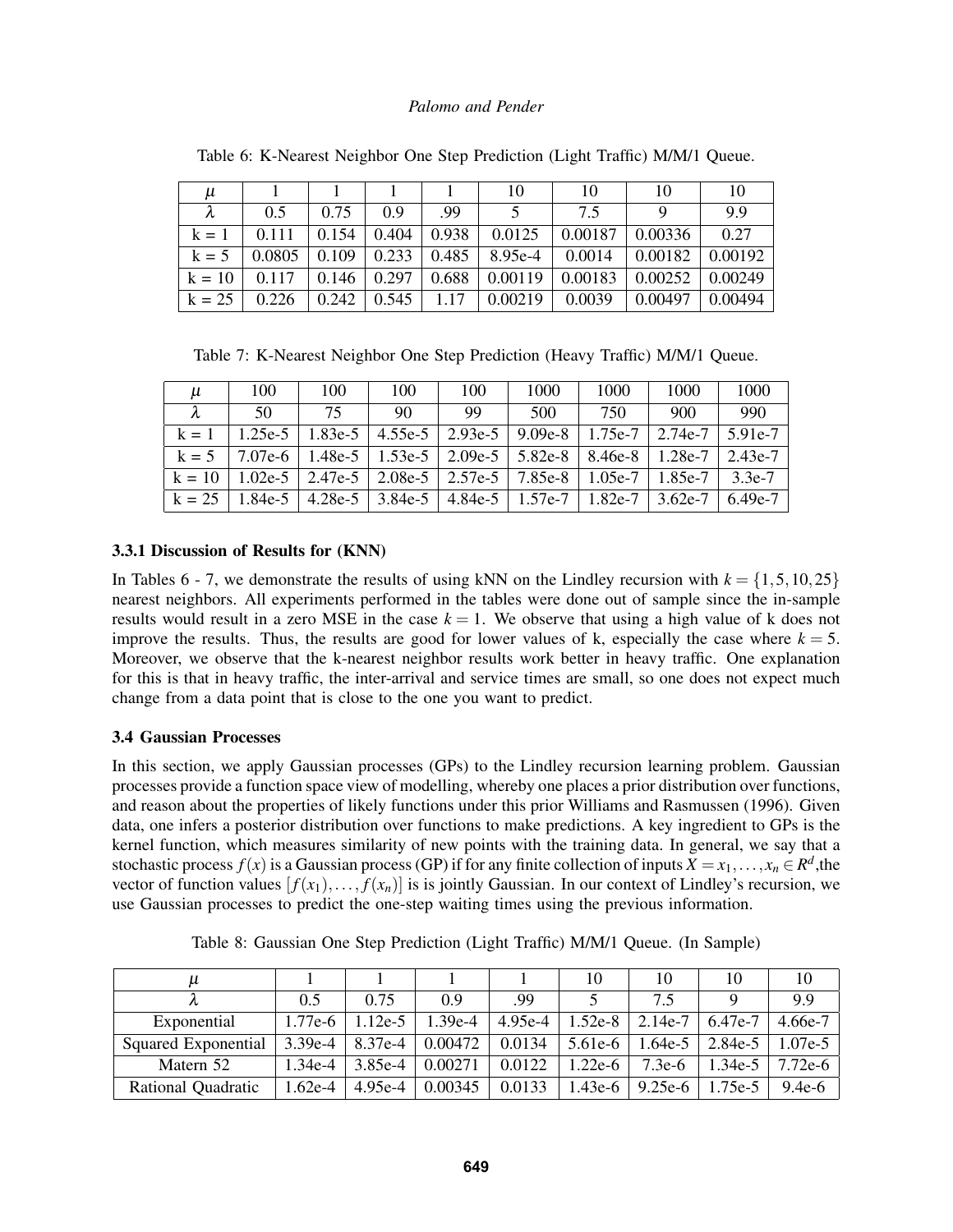| и                   | 100       | 100       | 100       | 100       | 1000      | 1000      | 1000      | 1000      |
|---------------------|-----------|-----------|-----------|-----------|-----------|-----------|-----------|-----------|
|                     | 50        | 75        | 90        | 99        | 500       | 750       | 900       | 990       |
| Exponential         | $1.84e-8$ | .35e-8    | 1.24e-8   | 9.47e-9   | $1.6e-8$  | $1.34e-8$ | 1.08e-8   | $9.52e-9$ |
| Squared Exponential | 2.47e-7   | $3.23e-7$ | $1.97e-7$ | $2.18e-7$ | 2.86e-8   | 2.87e-8   | $3.09e-8$ | $4.25e-8$ |
| Matern 52           | $1.33e-7$ | $-69e-7$  | 1.27e-7   | $1.34e-7$ | $1.99e-8$ | $2.06e-8$ | $2.51e-8$ | 3.67e-8   |
| Rational Quadratic  | $1.51e-7$ | 2.07e-7   | 1.49e-7   | $1.64e-7$ | 2.42e-8   | 2.87e-8   | 2.96e-8   | $4.2e-8$  |

Table 9: Gaussian One Step Prediction (Heavy Traffic) M/M/1 Queue. (In Sample)

Table 10: Gaussian One Step Prediction (Light Traffic) M/M/1 Queue. (Out of Sample)

| и                   |         |         |         |         | 10      | 10      | 10        | 10    |
|---------------------|---------|---------|---------|---------|---------|---------|-----------|-------|
|                     | 0.5     | 0.75    | 0.9     | .99     |         | 7.5     |           | 9.9   |
| Exponential         | 0.00303 | 0.00287 | 0.00847 | 0.0173  | 0.00581 | 7.05e-5 | .58e-4    | 0.209 |
| Squared Exponential | 0.0342  | 0.0157  | 0.00803 | 0.00817 | 0.0468  | 1.86e-4 | $1.71e-4$ | 0.375 |
| Matern 52           | 0.00236 | 0.00152 | 0.00437 | 0.00728 | 0.02    | 2.35e-5 | $4.32e-5$ | 0.049 |
| Rational Quadratic  | 0.00336 | 0.0021  | 0.0052  | 0.00789 | 0.0136  | 4.28e-5 | 7.66e-5   | 0.14  |

Table 11: Gaussian One Step Prediction (Heavy Traffic) M/M/1 Queue. (Out of Sample)

<span id="page-6-0"></span>

| и                         | 100       | 100       | 100       | 100       | 1000      | 1000      | 1000      | 1000      |
|---------------------------|-----------|-----------|-----------|-----------|-----------|-----------|-----------|-----------|
|                           | 50        | 75        | 90        | 99        | 500       | 750       | 900       | 990       |
| Exponential               | 5.18e-7   | $.42e-6$  | 8.83e-7   | 1.4e-6    | 1.84e-8   | $4.64e-8$ | $.74e-8.$ | 2.88e-8   |
| Squared Exponential       | $1.52e-6$ | $2.02e-6$ | $1.51e-6$ | $7.75e-7$ | $2.91e-8$ | $3.78e-8$ | $3.76e-8$ | 3.07e-8   |
| Matern 52                 | $5.0e-7$  | 8.44e-7   | $2.36e-7$ | $2.58e-7$ | $2.19e-8$ | 2.74e-8   | 3.21e-8   | 2.47e-8   |
| <b>Rational Quadratic</b> | 5.46e-7   | $1.21e-6$ | $3.69e-7$ | $3.27e-7$ | $2.55e-8$ | $3.78e-8$ | $3.64e-8$ | $3.02e-8$ |

# 3.4.1 Discussion of Results for (GPs)

In Tables [8](#page-5-2) - [11,](#page-6-0) we demonstrate the results of using Gaussian processes on the Lindley recursion with four different kernels. We see that the GPs work quite well at approximating the Lindley recursion for all of the kernels. We see that the Matern 52 kernel performs the best out of all of the kerel used. We also observe that the out of sample performance is worst than the in-sample performance. However, this gap disappears when the queueing model has large rates. Unlike some of the other methods, the Gaussian processes do not work as well when the system is in heavy traffic. It is not a large difference in performance, but we do notice a small gap in performance in the heavy traffic regime.

# 3.5 Deep Neural Networks

In this section, we apply feed-forward deep neural networks to the Lindley recursion learning problem. Deep neural networks have found tremendous success in a variety of disciplines as they are quite flexible at representing any function, see for example Csáji (2001). Our goal is to understand how deep neural networks will help us approximate the Lindley recursion and also understand what activation functions work well in approximating the Lindley recursion.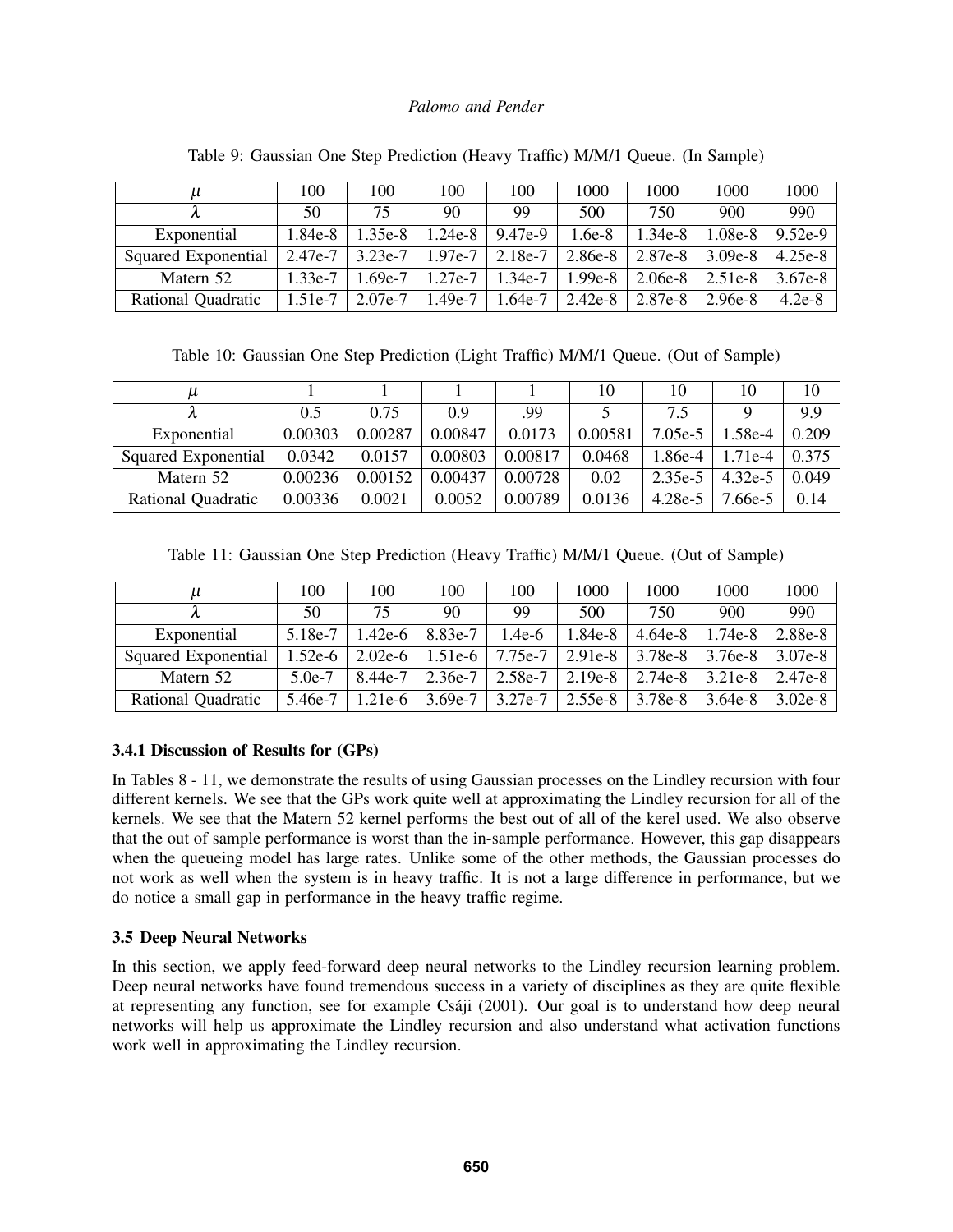| и            |        |      |       |        | 10      | 10      | 10     | 10     |
|--------------|--------|------|-------|--------|---------|---------|--------|--------|
|              | 0.5    | 0.75 | 0.9   | .99    |         | 7.5     |        | 9.9    |
| ReLU         | 0.0603 | 11 3 | 67.9  | 0.919  | 0.00155 | 0.00352 | 0.0153 | 0.0287 |
| Tanh         | 1.65   | 6.63 | 211.0 | 1620.0 | 0.00533 | 0.019   | 0.0251 | 0.0957 |
| Sigmoid      | 3.18   | 13.4 | 266.0 | 1850.0 | 0.0309  | 0.231   | 0.706  | 0.653  |
| Hard Sigmoid | 3.69   | 14.3 | 266.0 | l710.0 | 0.0297  | 0.247   | 0.669  | 0.631  |

<span id="page-7-0"></span>Table 12: Deep Neural Network One Step Prediction (Light Traffic) M/M/1 Queue. (In Sample)

Table 13: Deep Neural Network One Step Prediction (Heavy Traffic) M/M/1 Queue. (In Sample)

| μ            | 100       | 100       | 100       | 100       | 1000      | 1000      | 1000      | 1000      |
|--------------|-----------|-----------|-----------|-----------|-----------|-----------|-----------|-----------|
|              | 50        | 75        | 90        | 99        | 500       | 750       | 900       | 990       |
| ReLU         | $.3e-4$   | 1.88e-4   | $2.56e-5$ | 8.28e-5   | $3.28e-6$ | $6.42e-6$ | $1.99e-6$ | 8.57e-6   |
| Tanh         | $9.96e-5$ | $1.14e-4$ | $4.26e-5$ | $3.33e-4$ | $2.04e-6$ | $5.31e-6$ | $3.13e-6$ | $1.49e-5$ |
| Sigmoid      | $2.61e-4$ | 0.0019    | 0.0021    | 0.00412   | $8.3e-6$  | 4.37e-5   | 4.85e-5   | $1.54e-4$ |
| Hard Sigmoid | $3.36e-4$ | 0.00214   | 0.00202   | 0.00508   | $2.53e-5$ | $9.19e-6$ | 9.77e-5   | .67e-4    |

Table 14: Deep Neural Network One Step Prediction (Light Traffic) M/M/1 Queue. (Out of Sample)

| $\mu$        |        |      |      |        | 10      | 10      | 10     | 10     |
|--------------|--------|------|------|--------|---------|---------|--------|--------|
|              | 0.5    | 0.75 | 09   | .99    |         | 7.5     | Q      | 9.9    |
| ReLU         | 0.0522 | 5.05 | 17.0 | 0.865  | 0.00661 | 0.00312 | 0.0163 | 0.0312 |
| Tanh         | 0.878  | 2.19 | 42.9 | 2560.0 | 0.0132  | 0.0145  | 0.014  | 0.912  |
| Sigmoid      | 1.96   | 5.67 | 66.3 | 2910.0 | 0.098   | 0.0638  | 0.327  | 2.25   |
| Hard Sigmoid | 2.34   | 5.83 | 66.4 | 2700.0 | 0.0928  | 0.0862  | 0.343  | 2.17   |

<span id="page-7-1"></span>Table 15: Deep Neural Network One Step Prediction (Heavy Traffic) M/M/1 Queue. (Out of Sample)

| и            | 100       | 100     | 100       | 100       | 1000      | 1000      | 1000      | 1000      |
|--------------|-----------|---------|-----------|-----------|-----------|-----------|-----------|-----------|
|              | 50        | 75      | 90        | 99        | 500       | 750       | 900       | 990       |
| ReLU         | $1.29e-4$ | 1.62e-4 | $4.61e-5$ | $6.52e-5$ | $2.84e-6$ | 7.36e-6   | 1.85e-6   | $7.43e-6$ |
| Tanh         | $1.04e-4$ | 1.04e-4 | $4.33e-5$ | $3.39e-4$ | $1.95e-6$ | $5.42e-6$ | $2.88e-6$ | $1.44e-5$ |
| Sigmoid      | 2.88e-4   | 0.00165 | 0.00334   | 0.00275   | $8.08e-6$ | 4.45e-5   | 3.42e-5   | $1.33e-4$ |
| Hard Sigmoid | 3.77e-4   | 0.00127 | 0.00333   | 0.0021    | $2.54e-5$ | $1.04e-5$ | 7.89e-5   | $1.7e-4$  |

## 3.5.1 Discussion of Results for (DNNs)

In Tables [12](#page-7-0) - [15,](#page-7-1) we find that the deep neural networks are able to recover the Lindley recursion quite well. We also observe that the function approximations improve as we scale the system larger. However, as similar to the Gaussian process setting, as we let  $\lambda \to \mu$  we observe a slightly worse performance than the light traffic settings. We use four different activation functions and we observe that the best one is the ReLU activation function. We can explain this outstanding performance from the structure of the ReLU activation function itself. The ReLU activation function is a maximum function and the Lindley recursion naturally fits this activation function. Since we have only explored the one-step Lindley recursion in this section,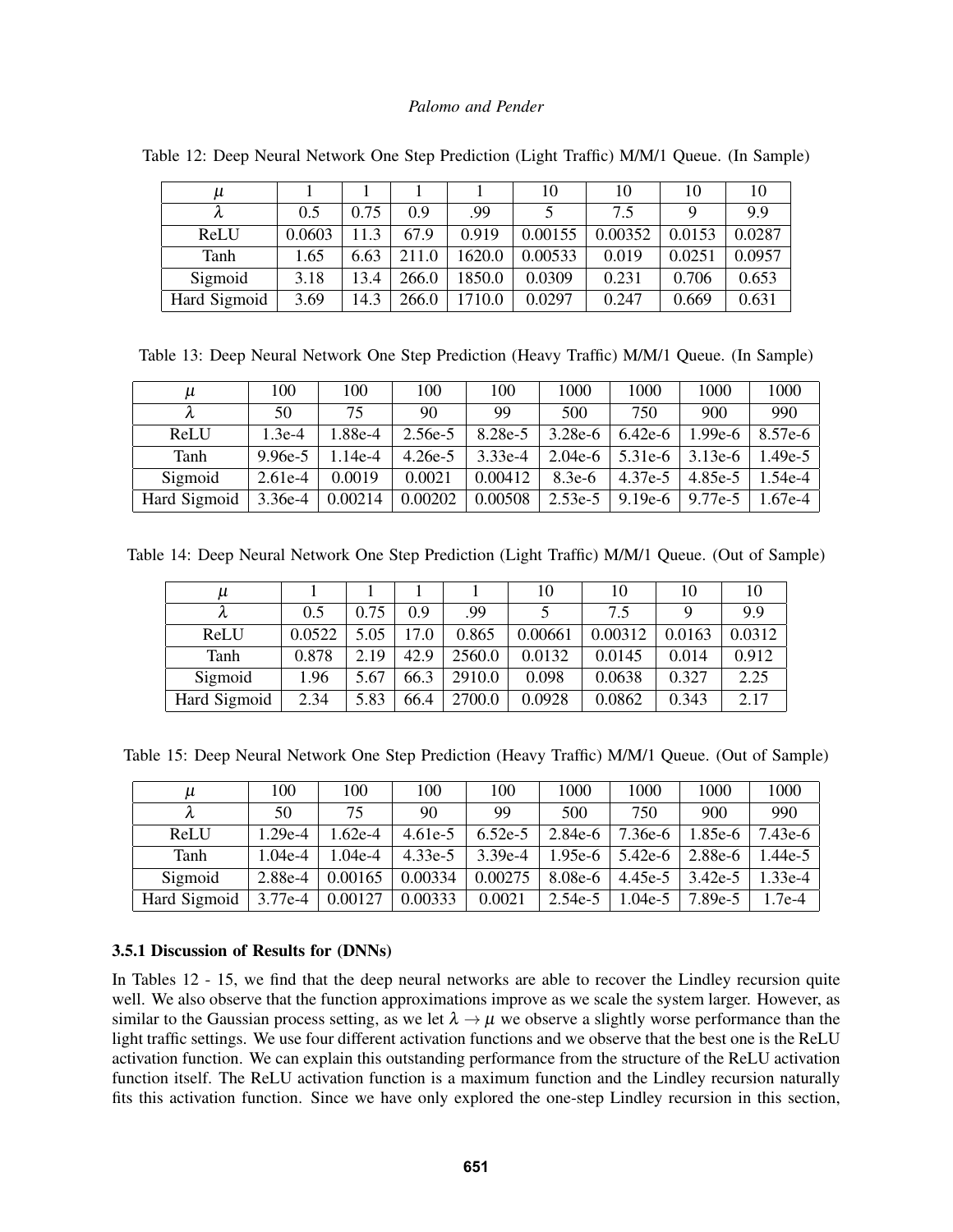one can only wonder if the ReLU will also perform well for multiple steps since DNNs are convolutions of the activation functions and the multi-step Lindley recursion is also of this form.

### 3.6 Multiple Step Predictions

In this section, we are concerned with multiple step predictions of the wait time in the G/G/1 queue. We describe the multi-step problem as learning a max-plus convolution i.e.

$$
W_{n+m} = \max(W_{n+m-1} + S_{n+m-1} - A_{n+m-1}, 0)
$$
  
=  $\max(\max(W_{n+m-2} + S_{n+m-2} - A_{n+m-2}, 0) + S_{n+m-1} - A_{n+m-1}, 0)$   
=  $f_{n+m-1} \circ f_{n+m-2}(X_{n+m-2})$   
=  $f_{n+m-1} \circ f_{n+m-2} \circ \cdots \circ f_n(W_n, A_n, S_n).$ 

We attempt to analyze the multi-step Lindley recursion only using the best functions from the one-step and present their results below.

| μ                | 100       | 100       | 100       | 100       | 1000      | 1000      | 1000      | 1000      |
|------------------|-----------|-----------|-----------|-----------|-----------|-----------|-----------|-----------|
|                  | 50        | 75        | 90        | 99        | 500       | 750       | 900       | 990       |
| DNN (Relu)       | 1.74e-4   | $2.31e-4$ | 7.78e-4   | 3.28e-4   | $5.1e-6$  | $9.13e-6$ | $5.6e-5$  | $3.92e-6$ |
| DNN (Sigmoid)    | 4.38e-4   | 0.00112   | 0.00367   | 0.00814   | $2.42e-5$ | $2.13e-5$ | 8.95e-5   | 1.88e-4   |
| GP (Squared Exp) | $6.8e-5$  | $1.27e-4$ | $1.07e-4$ | $1.33e-4$ | 7.81e-7   | $1.08e-6$ | $1.27e-6$ | $1.12e-6$ |
| GP (Matern 52)   | $1.03e-4$ | 1.73e-4   | 1.68e-4   | 1.94e-4   | $1.05e-6$ | $1.47e-6$ | $1.94e-6$ | $1.85e-6$ |
| KNN $(k = 5)$    | $1.31e-4$ | $2.39e-4$ | $2.25e-4$ | $2.51e-4$ | $1.36e-6$ | $1.89e-6$ | $2.41e-6$ | $2.4e-6$  |
| $KNN (k = 10)$   | $1.24e-4$ | $2.22e-4$ | $2.11e-4$ | $2.39e-4$ | $1.25e-6$ | $1.73e-6$ | $2.41e-6$ | $2.37e-6$ |

<span id="page-8-0"></span>Table 16: Deep Neural Network Multiple Step (m=2) Prediction (Heavy Traffic) M/M/1 Queue. (In Sample)

Table 17: Deep Neural Network Multiple Step (m=3) Prediction (Heavy Traffic) M/M/1 Queue. (In Sample)

| μ                     | 100       | 100       | 100       | 100       | 1000      | 1000      | 1000      | 1000      |
|-----------------------|-----------|-----------|-----------|-----------|-----------|-----------|-----------|-----------|
|                       | 50        | 75        | 90        | 99        | 500       | 750       | 900       | 990       |
| DNN (Relu)            | $1.68e-4$ | $2.53e-4$ | $8.21e-4$ | $3.9e-4$  | $4.95e-6$ | $4.35e-6$ | $7.7e-6$  | $1.32e-5$ |
| DNN (Sigmoid)         | $3.95e-4$ | $5.63e-4$ | 0.00371   | 0.00558   | 3.31e-5   | $1.3e-5$  | 5.33e-5   | $4.05e-4$ |
| GP (Squared Exp)      | $1.37e-4$ | $2.22e-4$ | 3.47e-4   | $3.07e-4$ | $1.58e-6$ | $2.55e-6$ | $4.07e-6$ | $4.42e-6$ |
| GP (Matern 52)        | $1.36e-4$ | $2.21e-4$ | $3.42e-4$ | $3.06e-4$ | $1.57e-6$ | $2.52e-6$ | $4.07e-6$ | $4.41e-6$ |
| $KNN (k = 5)$         | $1.74e-4$ | 2.74e-4   | $4.2e-4$  | 3.78e-4   | $1.96e-6$ | $3.18e-6$ | $5.23e-6$ | 5.45e-6   |
| <b>KNN</b> $(k = 10)$ | $1.59e-4$ | $2.47e-4$ | $3.97e-4$ | $3.59e-4$ | $1.85e-6$ | $3.0e-6$  | $4.82e-6$ | $5.18e-6$ |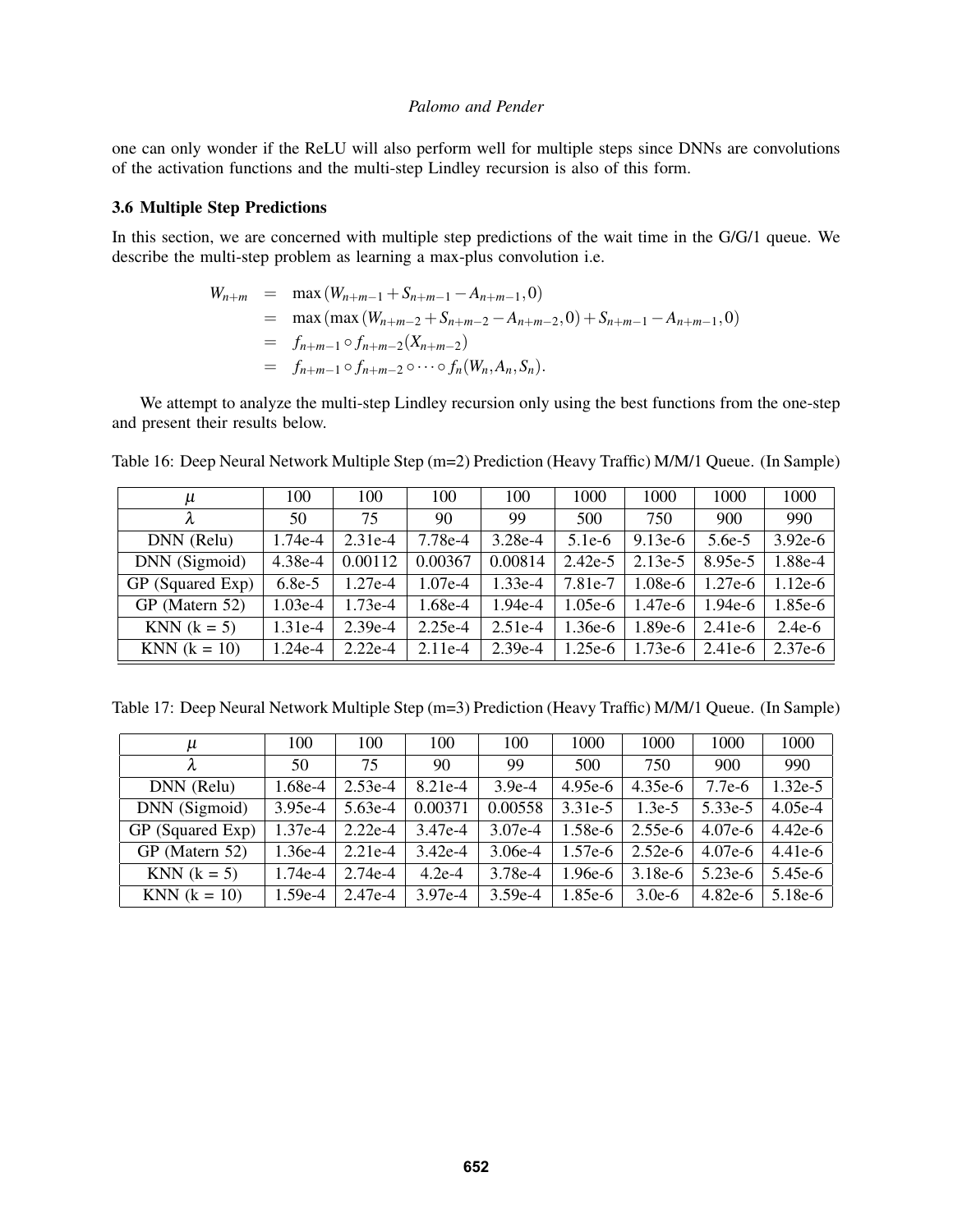| $\mu$            | 100       | 100       | 100     | 100       | 1000      | 1000      | 1000      | 1000      |
|------------------|-----------|-----------|---------|-----------|-----------|-----------|-----------|-----------|
| λ                | 50        | 75        | 90      | 99        | 500       | 750       | 900       | 990       |
| DNN (Relu)       | $1.42e-4$ | $1.97e-4$ | 0.00648 | $3.27e-4$ | $4.84e-6$ | $1.05e-5$ | $8.63e-5$ | 1.47e-5   |
| DNN (Sigmoid)    | $3.42e-4$ | $9.02e-4$ | 0.0213  | 0.00563   | $2.37e-5$ | $2.38e-5$ | 7.97e-5   | $6.65e-4$ |
| GP (Squared Exp) | $9.85e-5$ | $1.61e-4$ | 0.0012  | 1.89e-4   | $1.03e-6$ | $1.69e-6$ | $.44e-6$  | $1.31e-5$ |
| GP (Matern 52)   | $9.34e-5$ | $1.55e-4$ | 0.00125 | 1.87e-4   | 9.88e-7   | $1.63e-6$ | $1.39e-6$ | $1.91e-6$ |
| $KNN (k = 5)$    | $1.09e-4$ | 1.87e-4   | 0.00135 | $2.38e-4$ | $1.19e-6$ | $2.08e-6$ | $1.77e-6$ | $1.45e-5$ |
| $KNN (k = 10)$   | $1.05e-4$ | $1.75e-4$ | 0.00144 | $2.28e-4$ | $1.11e-6$ | $1.94e-6$ | $1.57e-6$ | $1.55e-5$ |

Table 18: Deep Neural Network Multiple Step (m=2) Prediction (Heavy Traffic) M/M/1 Queue. (Out of Sample)

<span id="page-9-1"></span>Table 19: Deep Neural Network Multiple Step (m=3) Prediction (Heavy Traffic) M/M/1 Queue. (Out of Sample)

| и                        | 100       | 100       | 100       | 100       | 1000      | 1000      | 1000      | 1000      |
|--------------------------|-----------|-----------|-----------|-----------|-----------|-----------|-----------|-----------|
|                          | 50        | 75        | 90        | 99        | 500       | 750       | 900       | 990       |
| DNN (Relu)               | 1.47e-4   | $4.11e-4$ | 0.00117   | 5.09e-4   | $4.67e-6$ | $5.44e-6$ | 7.67e-6   | $1.73e-5$ |
| DNN (Sigmoid)            | 2.96e-4   | 0.00106   | 0.00554   | 0.00507   | $3.1e-5$  | $1.62e-5$ | $3.33e-5$ | $3.16e-4$ |
| GP (Squared Exponential) | $1.37e-4$ | $3.1e-4$  | $4.1e-4$  | $5.93e-4$ | $1.59e-6$ | $2.92e-6$ | $3.4e-6$  | $3.29e-6$ |
| GP (Matern 52)           | $1.37e-4$ | $2.98e-4$ | $4.02e-4$ | $4.59e-4$ | $1.59e-6$ | $2.91e-6$ | $3.43e-6$ | $3.29e-6$ |
| $KNN (k = 5)$            | 1.6e-4    | $3.94e-4$ | $5.61e-4$ | 5.83e-4   | $1.86e-6$ | $3.55e-6$ | $4.25e-6$ | $4.6e-6$  |
| <b>KNN</b> $(k = 10)$    | 1.46e-4   | $3.97e-4$ | $5.19e-4$ | 5.57e-4   | $1.71e-6$ | $3.27e-6$ | $3.93e-6$ | $4.6e-6$  |

# 3.6.1 Discussion of Results for Multi-step Predictions

In Tables [16](#page-8-0) - [19,](#page-9-1) we analyze the multi-step problem of trying to recover the Lindley recursion. We apply different machine learning methods to uncover the best method. We find that all of the method do quite well, however, we observe that the best method uses Gaussian processes, especially with the Matern 52 kernel. We also observe that the function approximations improve as we scale the system larger and as we let  $\lambda \rightarrow \mu$  we observe a slightly worse performance than the light traffic settings.

# 3.7 Comparison of Machine Learning Methods

Overall, we observe that by using current machine learning methods we can successfully replicate the Lindley recursion in in-sample and out of sample experiments. We find that all of the machine learning methods do quite well, however, Gaussian processes seems to outperform the other methods. This is significant in the sense that as the number of training samples scales to be large, GPs become much more intractable since they involve matrix inversions. However, in our setting where the number of samples is 1000, we are not spending much time computationally.

# <span id="page-9-0"></span>4 CONCLUSION

In this paper, we show the power of current machine learning methods to approximate the Lindley recursion. We show in this work that the best method for approximating the Lindley recursion is Gaussian processes with the Matern 52 kernel. This might be because deep neural networks converge to a Gaussian process as one lets the number of layers tend to infinity. We show that deep neural network methods work the second best, especially with the ReLU activation function. The ReLU activation function is especially relevant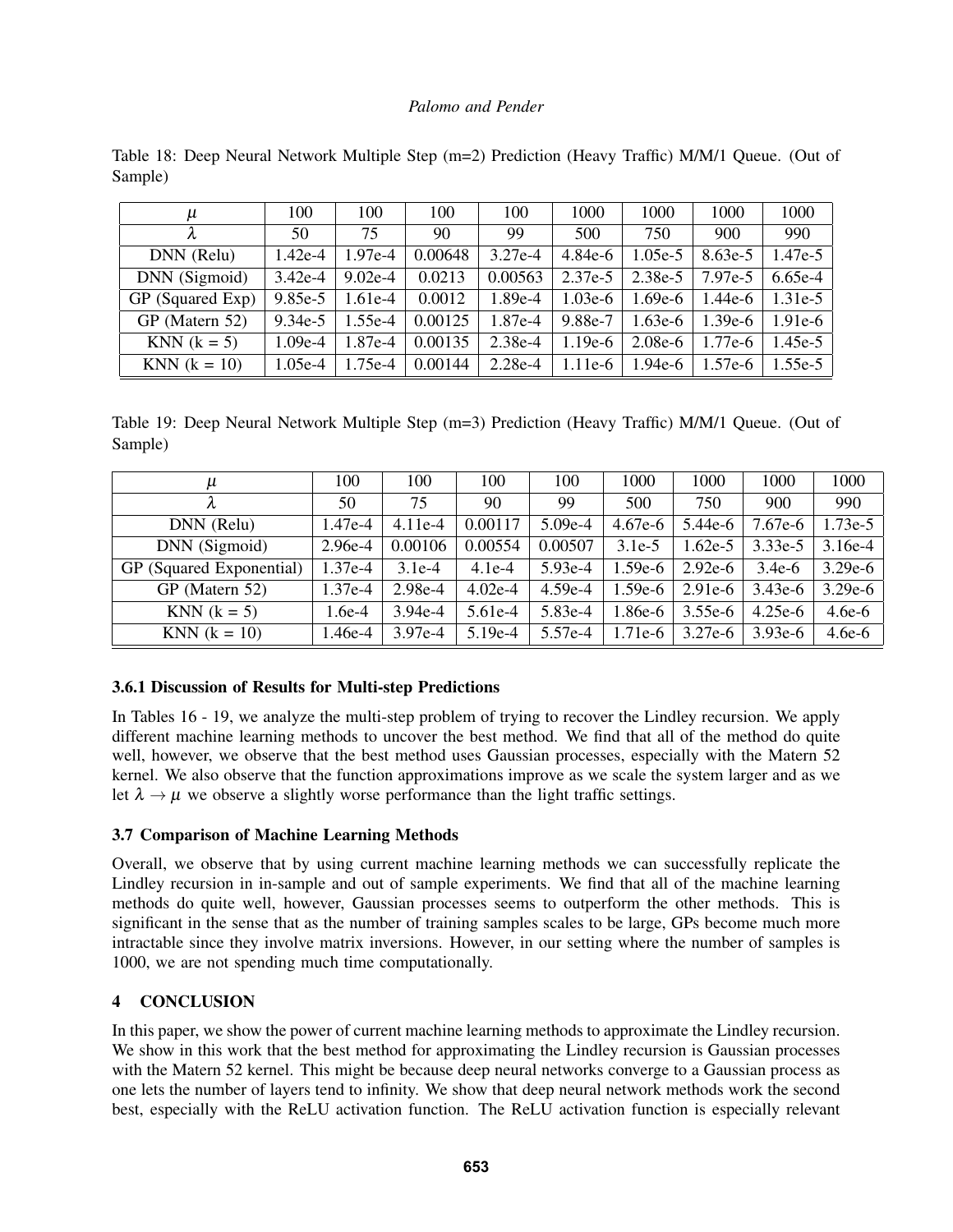as it is a max-plus function just like the Lindley recursion, thus is is not a surprise that it works well in approximating the Lindley recursion. Despite our analysis in showing that the machine learning methods work extremely well at approximating the Lindley recursion. However, there remain many interesting questions that need to be explored in this domain.

First, although the Lindley recursion works for general service and general inter-arrival times, we were unable to explore the impact of general distributions due to space constraints. This is still an open problem to understand how the general distributions will affect the learning problem for the general G/G/1 queue.

Second, although the Lindley equation does not directly apply in the multi-server setting, it still is an interesting question to apply these techniques to multi-server systems and systems where there is blocking such as Erlang-loss queues. As we have noticed that system performance is improved when the queues are heavily loaded, it might be the case that the machine learning methods might not work well in queues with blocking as blocking reduces the queue length.

Third, it would be interesting to see how well machine learning methods approximate the waiting time in networks of queues. First, one would need to construct a Lindley recursion for a network of queues.

Lastly, there are many types of recursions beyond the Lindley recursion. For example, there is the random sign Lindley recursion [Vlasiou and Palmowski \(2010\)](#page-11-12) and the non-increasing Lindley equation [Vlasiou \(2007\)](#page-11-13) that could be studied from a simulation and machine learning perspective. We plan to work on these generalizations in future work.

### ACKNOWLEDGEMENTS

We would like to thank the Cornell University and the Sloan Foundation for providing Sergio Palomo with a Sloan Fellowship for his research. Sergio Palomo would like to also thank his mother Bertila Sanchez for supporting him throughout his graduate student career. Jamol Pender would like to acknowledge Misha Padidar and Matthew Davidow for their help in learning Gaussian processes.

### **REFERENCES**

- <span id="page-10-8"></span>Armony, M., S. Israelit, A. Mandelbaum, Y. N. Marmor, Y. Tseytlin, and G. B. Yom-Tov. 2015. "On patient flow in hospitals: A data-based queueing-science perspective". *Stochastic Systems* 5(1):146–194.
- <span id="page-10-4"></span>Baccelli, F., and P. Brémaud. 2013. *Elements of queueing theory: Palm Martingale calculus and stochastic recurrences*, Volume 26. New York: Springer Science & Business Media.
- <span id="page-10-7"></span>Bartel, A. P., C. W. Chan, and S.-H. Kim. 2020. "Should hospitals keep their patients longer? the role of inpatient care in reducing postdischarge mortality". *Management Science* 66(6):2326–2346.
- <span id="page-10-5"></span>Bodík, P., R. Griffith, C. A. Sutton, A. Fox, M. I. Jordan, and D. A. Patterson. 2009. "Statistical Machine Learning Makes Automatic Control Practical for Internet Datacenters.". *HotCloud* 9:12–12.
- <span id="page-10-10"></span>Brown, L., N. Gans, A. Mandelbaum, A. Sakov, H. Shen, S. Zeltyn, and L. Zhao. 2005. "Statistical analysis of a telephone call center: A queueing-science perspective". *Journal of the American Statistical Association* 100(469):36–50.
- <span id="page-10-0"></span>Buzacott, J. A., and J. G. Shanthikumar. 1993. *Stochastic models of manufacturing systems*, Volume 4. Prentice Hall Englewood Cliffs, NJ.
- <span id="page-10-13"></span>Csáji, B. C. 2001. "Approximation with artificial neural networks". Faculty of Sciences, Etvs Lornd University, Hungary 24(48):7.
- <span id="page-10-9"></span>Delimitrou, C., and C. Kozyrakis. 2013. "QoS-aware scheduling in heterogeneous datacenters with paragon". *ACM Transactions on Computer Systems (TOCS)* 31(4):1–34.
- <span id="page-10-2"></span>Fu, M. C., and J.-Q. Hu. 2012. *Conditional Monte Carlo: Gradient estimation and optimization applications*, Volume 392. New York: Springer Science & Business Media.
- <span id="page-10-1"></span>Glasserman, P., and Y.-C. Ho. 1991. *Gradient estimation via perturbation analysis*, Volume 116. New York: Springer Science & Business Media.
- <span id="page-10-11"></span>Kendall, D. G. 1951. "Some problems in the theory of queues". *Journal of the Royal Statistical Society: Series B (Methodological)* 13(2):151–173.
- <span id="page-10-6"></span>Kim, S.-H., C. W. Chan, M. Olivares, and G. Escobar. 2015. "ICU admission control: An empirical study of capacity allocation and its implication for patient outcomes". *Management Science* 61(1):19–38.
- <span id="page-10-3"></span>Kin, W., and V. Chan. 2010. "Generalized Lindley-type recursive representations for multiserver tandem queues with blocking". *ACM Transactions on Modeling and Computer Simulation (TOMACS)* 20(4):1–19.
- <span id="page-10-12"></span>Konheim, A. G. 1975. "An elementary solution of the queuing system G/G/1". *SIAM Journal on Computing* 4(4):540–545.